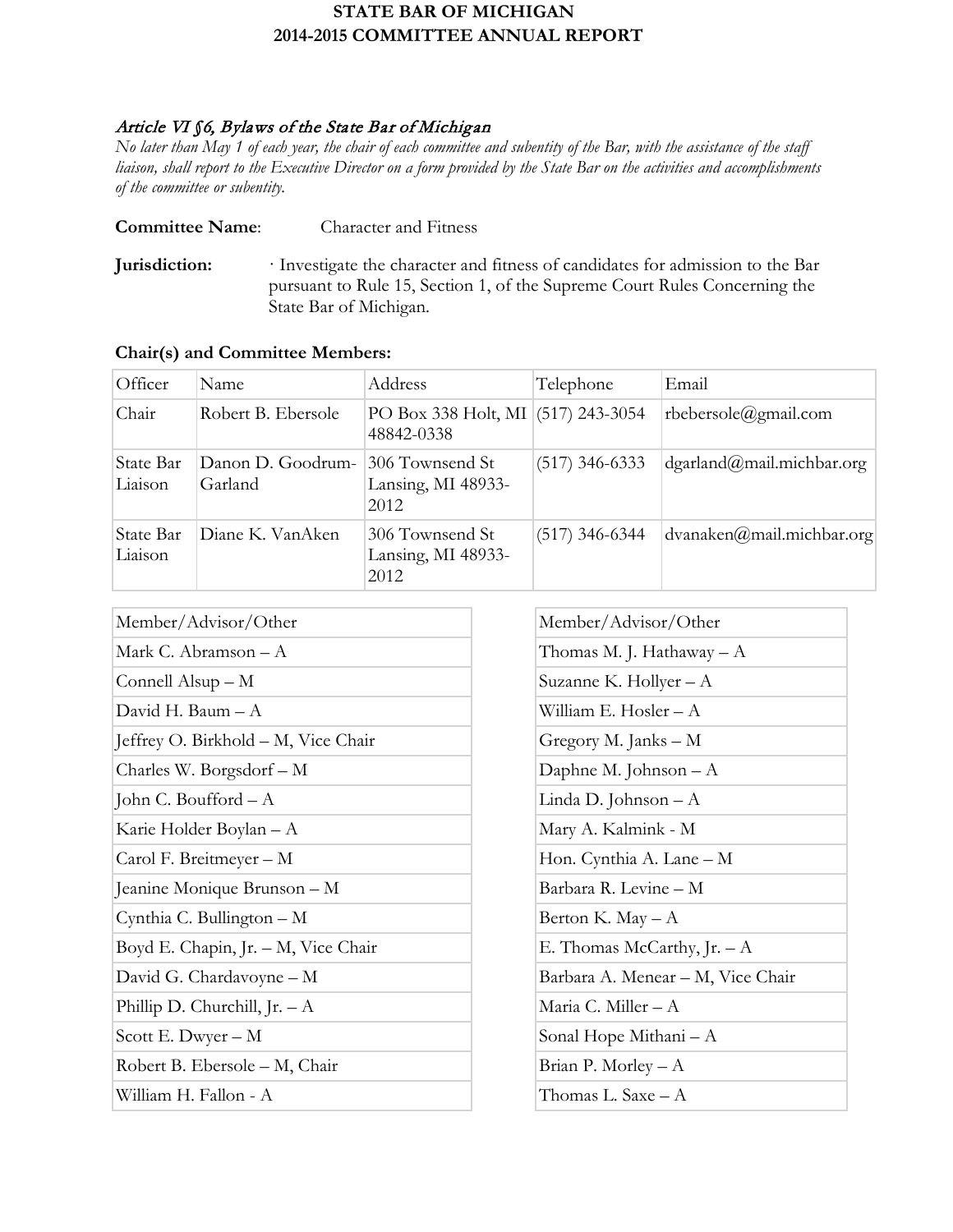# **STATE BAR OF MICHIGAN 2014-2015 COMMITTEE ANNUAL REPORT**

| Linda M. Galbraith – M    |
|---------------------------|
| Darling A. Garcia $- A$   |
| Randall J. Gillary – M    |
| Barry Goldman – A         |
| Kelley Megan Haladyna - A |

| Kathleen S. Schultz $- A$    |
|------------------------------|
| Wanda M. Stokes – A          |
| John M. Toth – M, Vice Chair |
| Joan P. Vestrand – A         |
| Keith D. $Zick - A$          |

### **Committee Meeting Schedule:**

Hearings are scheduled as mutually convenient between the Presiding Committee Member, State Bar Counsel, and Applicant/Applicant's Counsel. Business meetings are conducted on an as-needed basis.

### **Resources provided by the State Bar of Michigan in support of committee work:**

Six full-time staff members of the Character and Fitness department process and investigate all applications, favorably recommend applicants whose files did not reveal information considered significantly adverse, designate and prepare files to be referred to district committees, and assist assigned State Bar Counsel and the Standing Committee in conducting *de novo* hearings. The Director of Professional Standards and the Professional Standards Assistant Counsel also assist the Committee with legal and ethical matters. Meeting space at the Michael Franck Building is provided, as are court reporting services for all hearings, and all materials and meals for hearings, meetings, and training sessions. Committee members and staff also attend hearings before the Board of Law Examiners, and staff prepares and distributes the hearing materials for those hearings.

### **Committee Activities:**

The primary work of the Standing Committee on Character and Fitness is to investigate and make recommendations with respect to the character and fitness of every applicant for admission to the bar by bar examination, with the assistance of assigned State Bar Staff and the District Character and Fitness Committees. The Standing Committee members review recommendations submitted by the District Committees, conduct confidential applicant hearings, and make recommendations to the Board of Law Examiners. One business-type meeting may be held during the year to address policy issues and train new members, if determined necessary by the Chairperson. Approximately 1500 applicants take the bar examination annually and each first time applicant must complete an Affidavit of Personal History and submit all required background information. Additionally, applicants must be recertified if the original application is over three years old and the applicant has not been successful on the bar examination, which involves submitting to another complete investigation. After the staff investigation is completed, an applicant is recommended favorably to the State Board of Law Examiners without referral to the Committee when investigation of past conduct discloses no significant adverse factual information. In all other instances, applicants are referred to a District Committee for a personal interview. Approximately 200 members of the Bar volunteer to serve on the nine District Committees. The District Committees issue a written report and recommendation on each applicant interviewed to the Standing Committee. Upon receiving a District Committee recommendation, the Standing Committee may: endorse the recommendation, take the recommendation under advisement pending additional information, remand the recommendation to